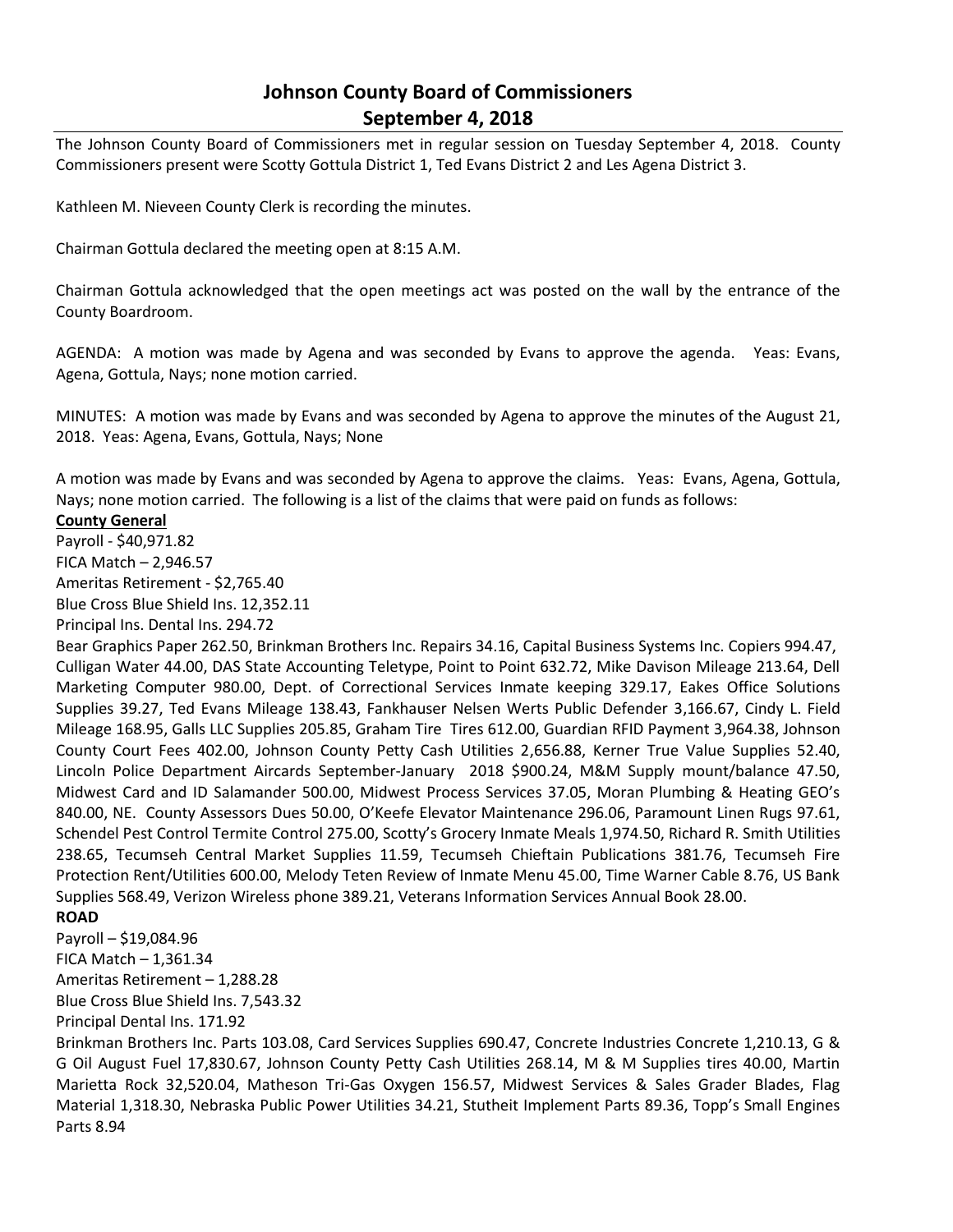## **INHERITANCE TAX FUND**

Adkins Signs 80.63, Hamilton County Sheriff Paper Service 18.58, Johnson County Clerk Witness Fees 154.07, Koening Investigative Agency 4,500.01, Richard R. Smith Mileage 62.10

Highway Supt. Matt Schaardt and Kelly Kuhl were present at the meeting to discuss the following

- If to take bids on a new motor grader or go just go with the State Bid as of this time Cat has the State Bid, Matt will look into the State bid as of what type of machine and if it has everything that they need on it. Matt will report back at the September  $18<sup>th</sup>$  meeting.
- Matt reported on the additional reports which NEMA and FEMA are requiring. Matt and Amanda will continue working with these Departments.
- The Rail Road crossings located at the east end of Sterling are in the process of getting the environment review done.
- The Rock Trailer repairs are being done.
- The culvert on old Highway 50 north of Tecumseh is now unplugged and they discovered some fiber optic problems which will be repaired.
- The board gave Highway Supt. Matt Schaardt the authority to sell the 1999 GMC Sierra K3500 Pickup and the clerk to remove this vehicle from the County Insurance.

The board discussed the public road one half of mile section of 733 Road that runs approx. one half mile east from the intersection with 619 Ave.

A motion was made by Agena and was seconded by Evans to approve Resolution No. 18-13 a Resolution directing the County Highway Superintendent do a study of the use being made of a public road in Johnson County, Nebraska, described as follows: One Half of Mile Section of 733 Road that runs approximately one Half mile East from the Intersection with 619 Avenue and requesting the recommendation of the County Highway Superintendent as to the abandonment thereof. Yeas: Evans, Agena, Gottula, Nays; none motion carried.

Chairman Gottula reported that he met with Mayor Montz and the County Sheriff on the contract between the City and the County for police protection. The Current contract is coming up for renewal in May of 2019. The suggestion of going up 5% the first year and then 4% for the next 3 years. The board was ok with this and Mayor Montz will present it to the City Council for their thoughts.

The board acknowledges the following inventories of county offices.

Johnson County Sheriff, Veterans Service Office, Child Support Enforcement, Johnson County Attorney, State Probation Office, Johnson County Extension Office, Johnson County Court, Johnson County Road Department, Johnson County Board of Commissioners, Johnson County Assessor, Johnson County Treasurer, Johnson County Emergency Manager, Johnson County Maintenance Johnson County Clerk.

Bob Curry Rural Water District and County Attorney Rick Smith were present to discuss County Resolution No. 03-21. This resolution gives permission to Rural Water District #1 to construct water transmission lines under county road and upon various portions of County Road Right of Way. Discussion was held on whether this Resolution should have more specifics in it for future clarifications. County Attorney Rick Smith will have something for the next meeting.

Bob Curry also informed the board on the 3 places where the Rural Water District will be in the right of way. The board had no problems with this. The 3 places are located in Vesta, St. Mary, and adjacent from Hartman's.

Tom Bliss SNEDD was present at the meeting to discuss current projects and to inform the board on their services.

Arlin Beethe Elk Creek Fire and County Attorney Rick Smith were present at the meeting to discuss the MFO for Johnson County Rural Fire Districts. In prior years Rural Fire Districts turned in the request for property tax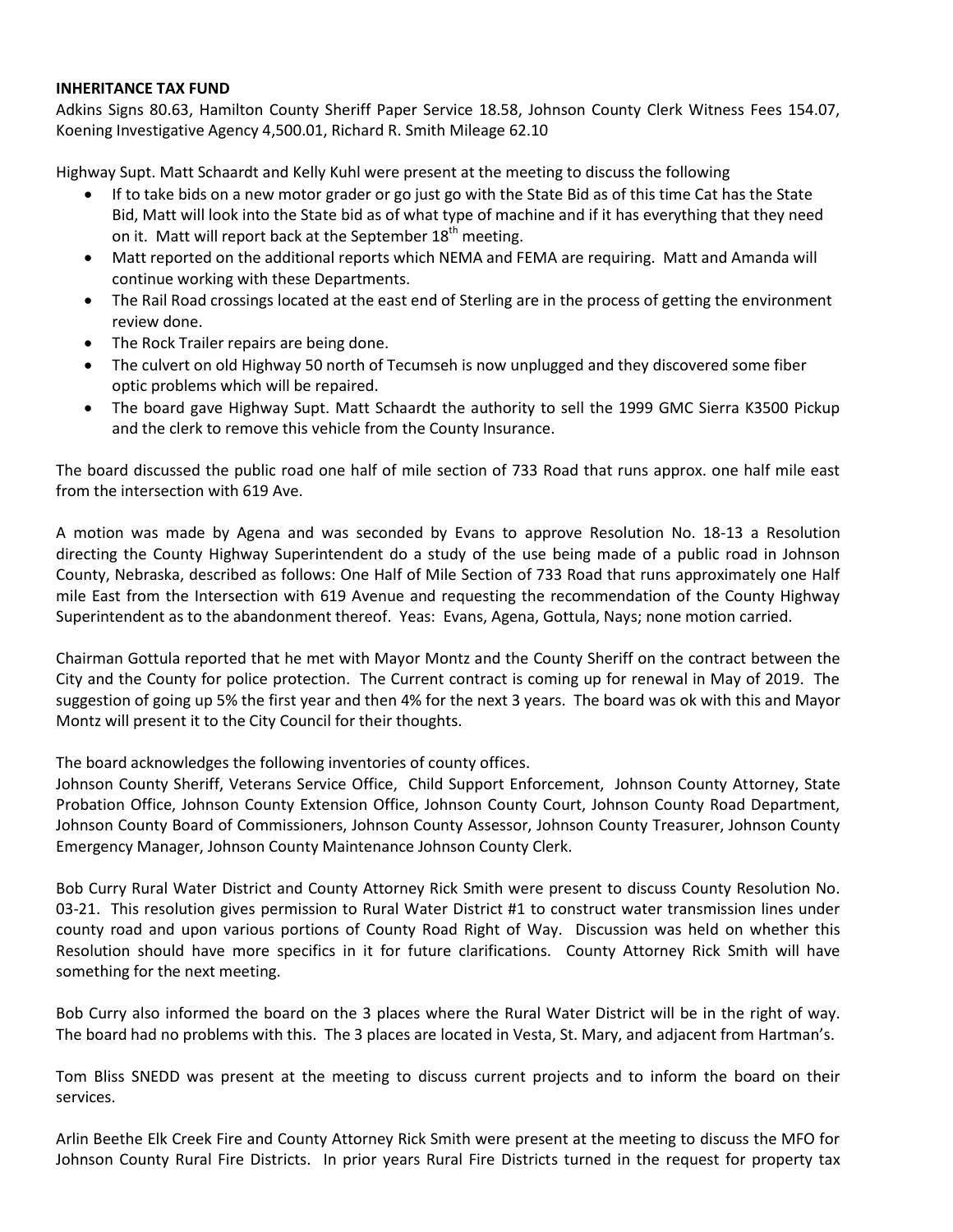dollars and they included the money received through the MFO. Information was received from the State Auditor's Office that they should only be requesting the dollars received from property tax without any of the MFO money received through the State. For the 18-19 FY Tecumseh, Sterling, and Cook turned in request that did not included the MFO funds, but Elk Creek did. Therefore the board thought it should be corrected so that everyone turned in the budget with no MFO funds included Elk Creek will amend their budget.

Discussion was held on how to divide the MFO money and a suggestion was to divide according to the percentage of each district Value against the total value of the MFO district. Commissioner Evans thought it should be divided by population and there was no time to look into this as budgets are due to the State by September 20<sup>th</sup>. The board decided that valuation way would be the fairest way to split the money.

A motion was made by Evans and was seconded by Agena to approve the corrected MFO Tax Rate at .012085 and to distribute the \$46,119.90 received from the State minus the Attorney fees of \$330.72 leaving \$45,789.18 to distribute to the Rural Fire Districts by valuation. Yeas: Evans, Agena, Gottula, Nays; none motion carried.

A motion was made by Evans and was seconded by Agena to go into closed session at 10:00 A.M. to discuss pending litigations. Yeas: Evans, Agena, Gottula, Nays; none motion carried.

A motion was made by Agena and was seconded by Evans to come out of closed session at 10:08 A.M. Yeas: Evans, Agena, Gottula, Nays; none motion carried.

A motion was made by Agena and was seconded by Evans to go into closed session at 10:09 A.M. to discuss personnel. Yeas: Evans, Agena, Gottula, Nays; none motion carried.

A motion was made by Agena, and was seconded by Evans to go out of closed session at 10:58 A.M. Yeas; Evans, Agena, Gottula, Nays; none motion carried.

The board reviewed the County Budget, and set the date for the hearing September 18, 2018 at 9:15 and the setting of the Tax Rate for 9:30 A.M.

The board discussed hourly increases for all Deputies and county employees it was decided to approve the allotted increase as shown in their proposed budgets. A list of all employees and current rates of pay are on file in the County Clerk's Office.

The board discussed the Salary of the Highway Superintendent. His current rate of pay since January 1, 2018 has been equivalent to \$50,000.00 for the calendar year 2018, due to a \$2,500.00 bonus for obtaining his Class A License. Therefore a motion was made by Agena and was seconded by Evans to make his total 2018 salary \$50,000.00, said change being noted to be retroactive to January 1, 2018 to maintain his existing rate of pay. Yeas: Evans, Agena, Gottula, Nays; none motion carried.

A motion was made by Evans and was seconded by Agena to make the Salary of the Highway Superintendent for 2019 the same as the Clerk/Assessor/Treasurer at \$45,166.00 plus and additional \$7,000.00 of the Incentive payment of the \$9,000.00 received from the State for having his class A license making his 2019 salary \$52,166.00. Yeas: Evans, Agena, Gottula, Nays; none motion carried.

The Johnson County Board of Commissioners adjourned the meeting at 11:30 A.M. The board will meet again in regular session on Tuesday September 18, 2018 at 8:15 A.M. All board meetings are open to the public; the agenda is being kept current and available at the County Clerk's Office.

\_\_\_\_\_\_\_\_\_\_\_\_\_\_\_\_\_\_\_\_\_\_\_\_\_\_\_\_\_\_\_\_\_\_\_\_\_\_\_\_\_ Chairman